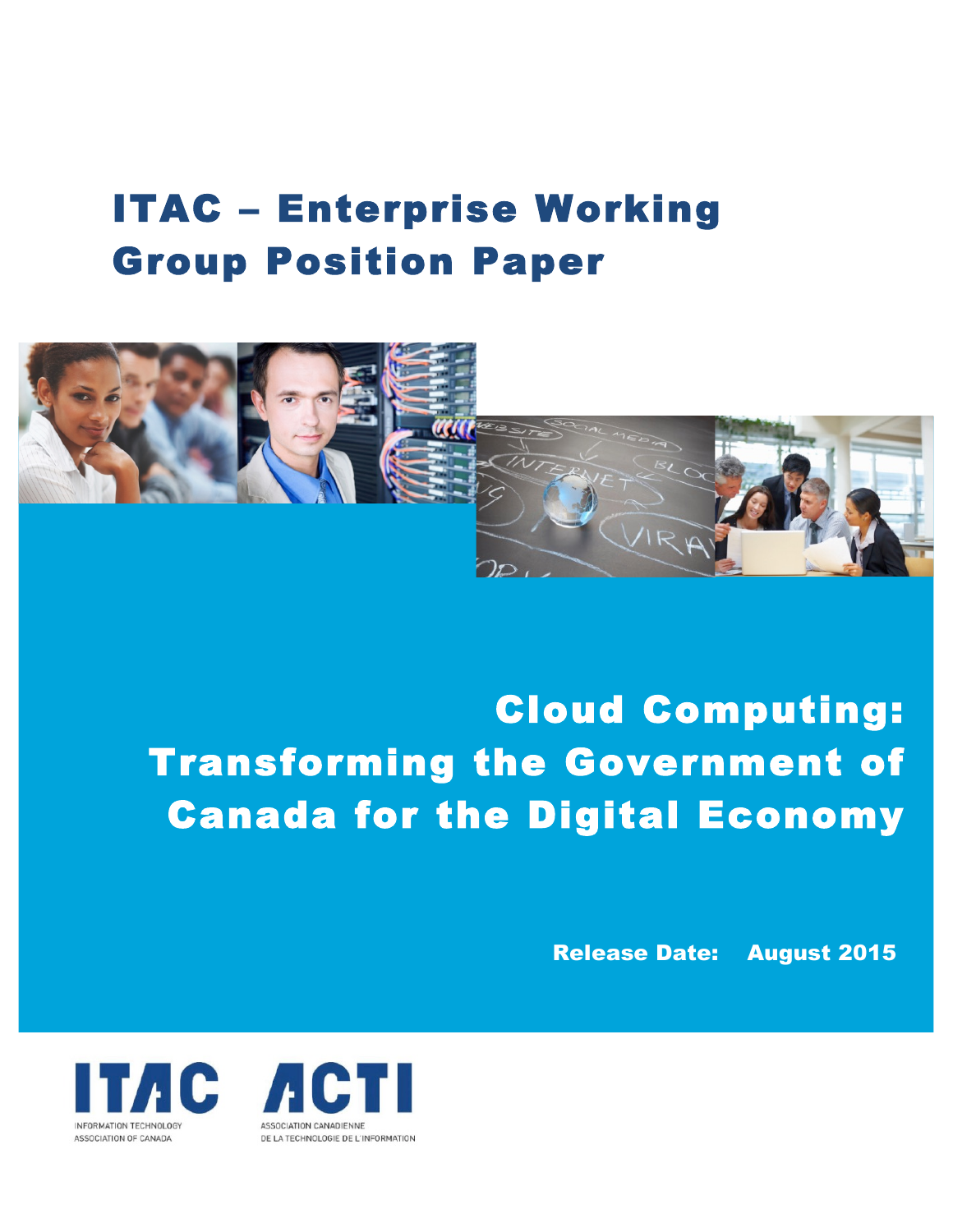As Canada's national ICT business association, the Information Technology Association of Canada (ITAC) champions the development of a robust and sustainable digital economy in Canada. A vital connection between business and government, we provide our members with the advocacy, networking and professional development services that help them to thrive nationally and compete globally. A prominent advocate for the expansion of Canada's innovative capacity, ITAC encourages technology adoption to capitalize on productivity and performance opportunities across all sectors. A member-driven not-for-profit, ITAC has served as the authoritative national voice of the \$150 billion ICT industry for 60 years. More than 33,500 Canadian ICT firms create and supply goods and services that contribute to a more productive, competitive, and innovative society. The ICT sector generates one million jobs directly and indirectly and invests \$4.8 billion annually in R&D, more than any other private sector performer.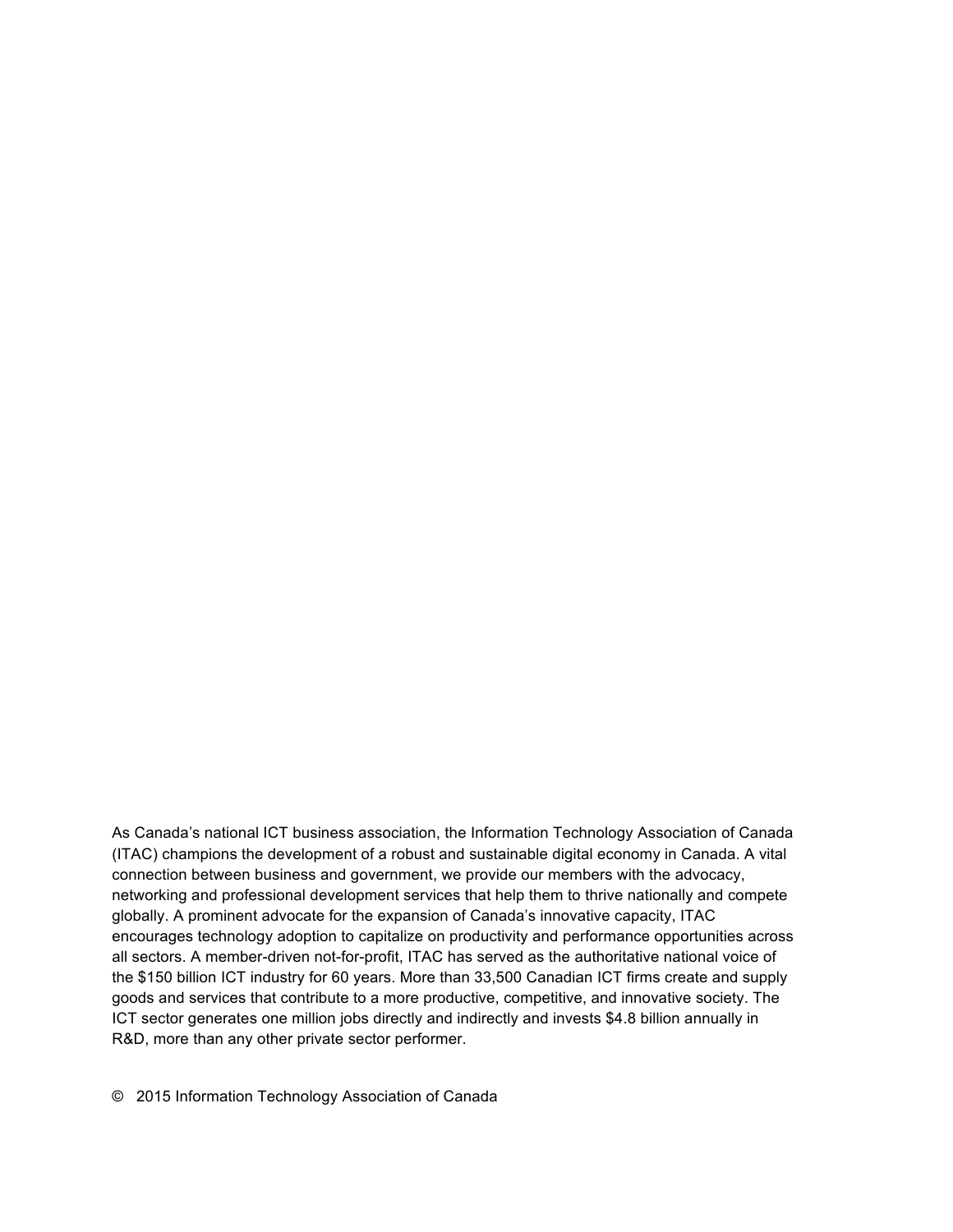#### EXECUTIVE SUMMARY

In today's modern economy, organizations across all sectors are looking to capitalize on opportunities for revenue growth, cost effectiveness/efficiency, service enhancements and competitive advantage. To do so, they must speed up innovation, enhance agility and improve financial management through the use of technology—but not the same way it has been done over the last several decades.

The same can be said for governmental organizations.

As a result—and as part of the Government of Canada's plan to steer the public service into the digital age and reshape the way policy is made and services are delivered in Canada—Blueprint 2020 promotes the strategic adoption and use of cloud computing.

According to the National Institute of Standards and Technology (NIST), cloud computing is:

*"...a model for enabling ubiquitous, convenient, on-demand network access to a shared pool of configurable computing resources (e.g., networks, servers, storage, applications and services) that can be rapidly provisioned and released with minimal management effort or service provider interaction."*

As we have seen from other governments worldwide, cloud computing offers enormous benefits. More and more, we learn that cloud strategies and cloud-based managed service delivery models are delivering optimal value for specific workloads, applications, and timely business process transformation. And those benefits continue to grow.

As the Government of Canada investigates computing options for faster development and cost savings, it is only a question of time before it is required to provide more agile, flexible and costreducing cloud computing services to its clients and partners.

The enterprise working group (EWG) of the Information Technology Association of Canada (ITAC) believes the Government of Canada is extremely well positioned to define its own cloud computing strategy by leveraging lessons learned from other governments.

To that end, this white paper makes the following seven recommendations to help the Government of Canada make the move to a cloud-enabled enterprise:

- 1. **Maintain alignment:** with all other transformation-related initiatives
- 2. **Develop a "Cloud First" policy:** mandate enterprise-wide adoption of cloud computing
- 3. **Determine how to balance public with private cloud deployment:** understand security requirements, classify data and balance cloud decisions/choices accordingly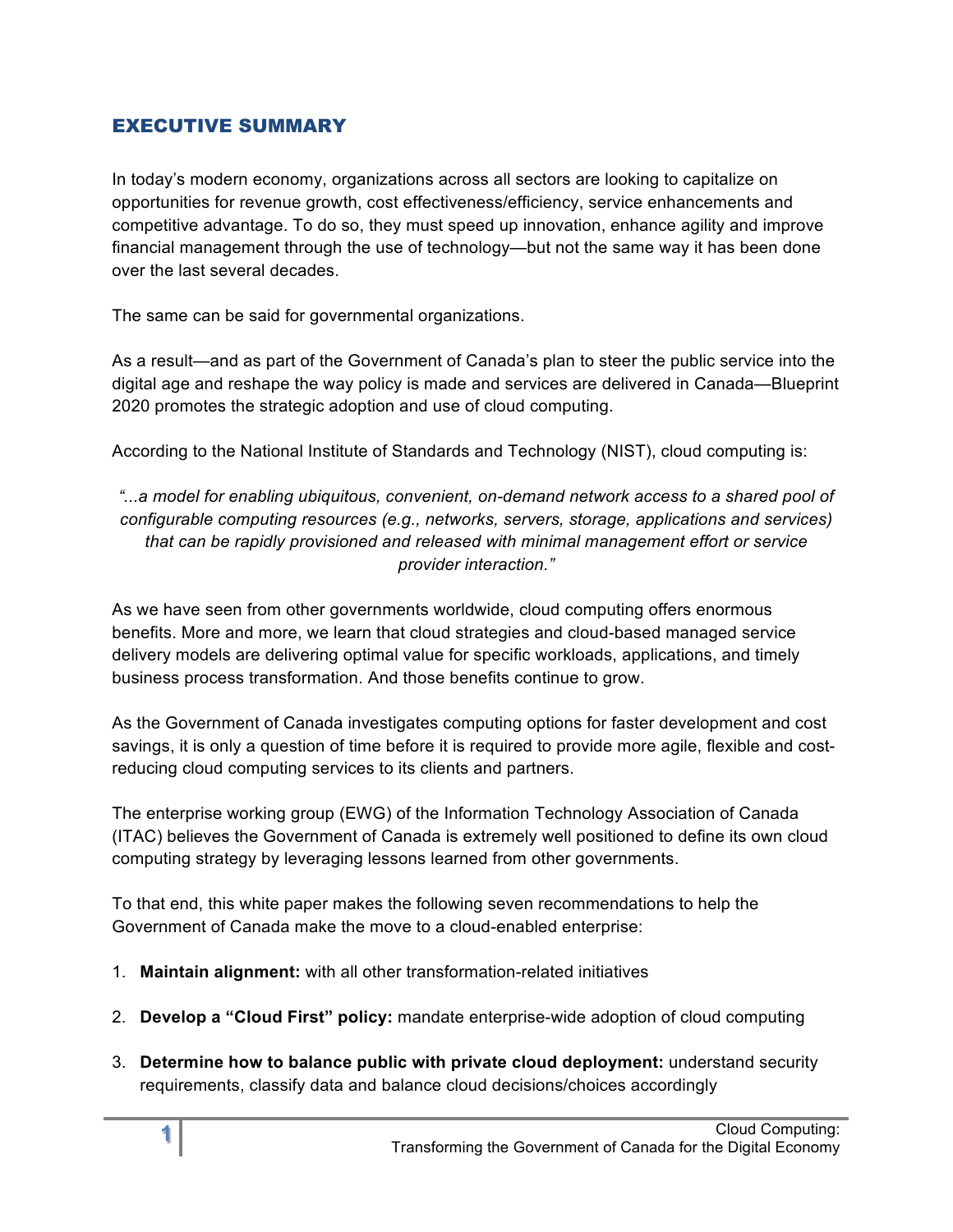- 4. **Create a "Public Cloud First" posture for application rationalization:** harness the benefits of public cloud by considering it before private cloud services
- 5. **Leverage existing security controls and accreditations:** look to existing solutions and frameworks for guidance and direction
- 6. **Build a cloud-enabled enterprise:** embrace cloud using a structured, well-developed, centralized approach
- 7. **Enable transformation:** move from traditional procurement initiatives to innovative partnerships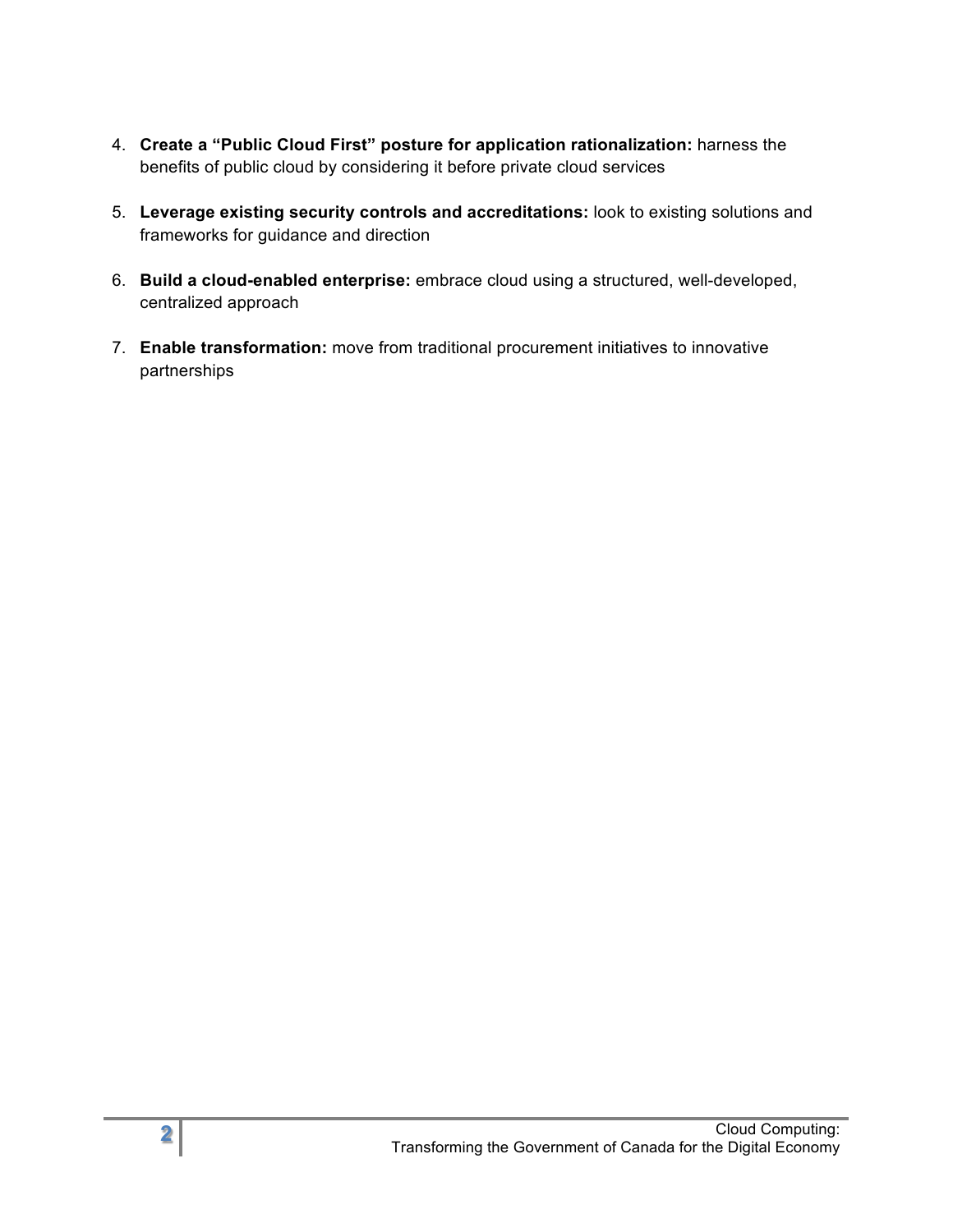# INTRODUCTION

To meet the evolving demands of digital government and constituents, the Canadian public sector is undergoing a major technological transformation. One such enterprise-wide initiative currently under consideration is the strategic adoption and use of "cloud computing."

Promoted within Blueprint 2020, cloud computing is rapidly becoming a critical foundational component and building block to the successful transformation of the public sector—both internally and externally, within and across all levels of government.

Governments such as the United States, United Kingdom, New Zealand and Australia have already implemented policies that offer unique sets of lessons learned on adoption, security, accreditation and acquisition models that have driven innovation and delivered improved policy outcomes, enhanced efficiencies, higher levels of service quality, greater agility, security, and improved levels of trust with citizens and business. As such, the Government of Canada has a unique opportunity to exploit enterprise-enabled cloud technology to help innovate and deliver enhanced public value—and reap similar benefits.

The Information Technology Association of Canada (ITAC) strongly supports the government's IT modernization agenda. To that end, ITAC has established an enterprise working group (EWG) of private-sector industry leaders and providers of cloud-based services. Together, the EWG developed this white paper as its contribution to the Government of Canada's development of a cloud strategy and implementation roadmap.

This white paper is structured to provide:

- A general understanding of cloud computing—including definitions, trends, key drivers, and its benefits;
- Lessons learned from other governmental cloud initiatives; and
- Recommendations of a future operating model that aligns with Blueprint 2020—including key steps required to successfully transform to cloud services.

# UNDERSTANDING CLOUD COMPUTING

## Definition

According to the National Institute of Standards and Technology (NIST), cloud computing is "a model for enabling ubiquitous, convenient, on-demand network access to a shared pool of configurable computing resources (e.g., networks, servers, storage, applications and services)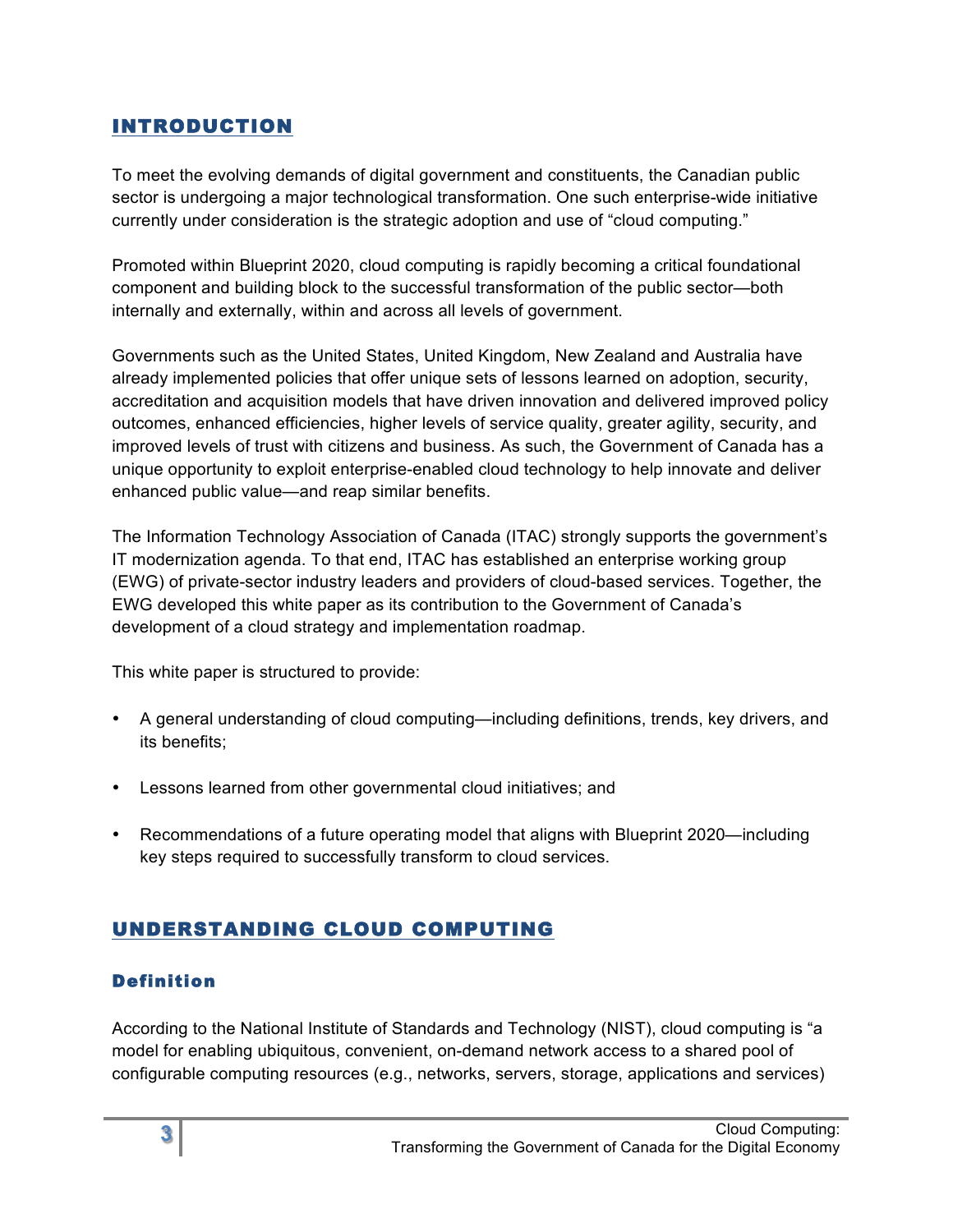that can be rapidly provisioned and released with minimal management effort or service provider interaction."<sup>1</sup>

For a service to be considered "cloud," NIST sees the five following characteristics as essential:

- 1. *On-demand self-service:* the end user can sign up and receive services without long delays;
- 2. *Broad network access:* the end user can access the service via standard platforms including desktop, laptop and mobile;
- 3. *Resource pooling:* resources such as storage, processing, memory and network bandwidth are pooled across multiple customers;
- 4. *Rapid elasticity:* the system has the capacity to scale commensurate with demand; and
- 5. *Measured service:* resource usage is monitored, controlled, and metered on a pay-per-use basis.

#### Deployment models

There are four different ways to deploy cloud computing:<sup>2</sup>

| <b>Deployment</b><br><b>Model</b> | <b>Type of Usage</b> | <b>Description</b>                                                                                                                                                                                                                                                                                                                                                           | <b>Cloud Owner/Manager</b>                                                         |
|-----------------------------------|----------------------|------------------------------------------------------------------------------------------------------------------------------------------------------------------------------------------------------------------------------------------------------------------------------------------------------------------------------------------------------------------------------|------------------------------------------------------------------------------------|
| Private cloud                     | Exclusive            | Built for and used by a single<br>organization comprising multiple<br>consumers (e.g., business units).<br>Access is provided on an authorized<br>basis.                                                                                                                                                                                                                     | The organization, a third party, or a<br>combination of both                       |
| Public cloud                      | Open                 | Used by public small, medium and<br>large enterprises; and general<br>public. Access is provided on an<br>authorized basis.                                                                                                                                                                                                                                                  | A business, academic or<br>government organization, or some<br>combination of them |
| Community cloud                   | Exclusive            | A specific community of consumers<br>from organizations that have shared<br>concerns (e.g., mission, security<br>requirements, policy, and<br>compliance considerations)                                                                                                                                                                                                     | One or more of the organizations in<br>the community                               |
| Hybrid cloud                      | Open/Exclusive       | Composition of two or more distinct<br>cloud infrastructures (private and<br>public). Sensitive data is maintained<br>in the private cloud, with the<br>processing/application running in a<br>public cloud. Cloud infrastructures<br>remain unique entities but are<br>bound by standardized or<br>proprietary technology that enables<br>data and application portability. | Any combination of all<br>owners/managers mentioned above                          |

<sup>1</sup> http://csrc.nist.gov/publications/nistpubs/800-145/SP800-145.pdf<br>2 http://csrc.nist.gov/publications/nistpubs/800-145/SP800-145.pdf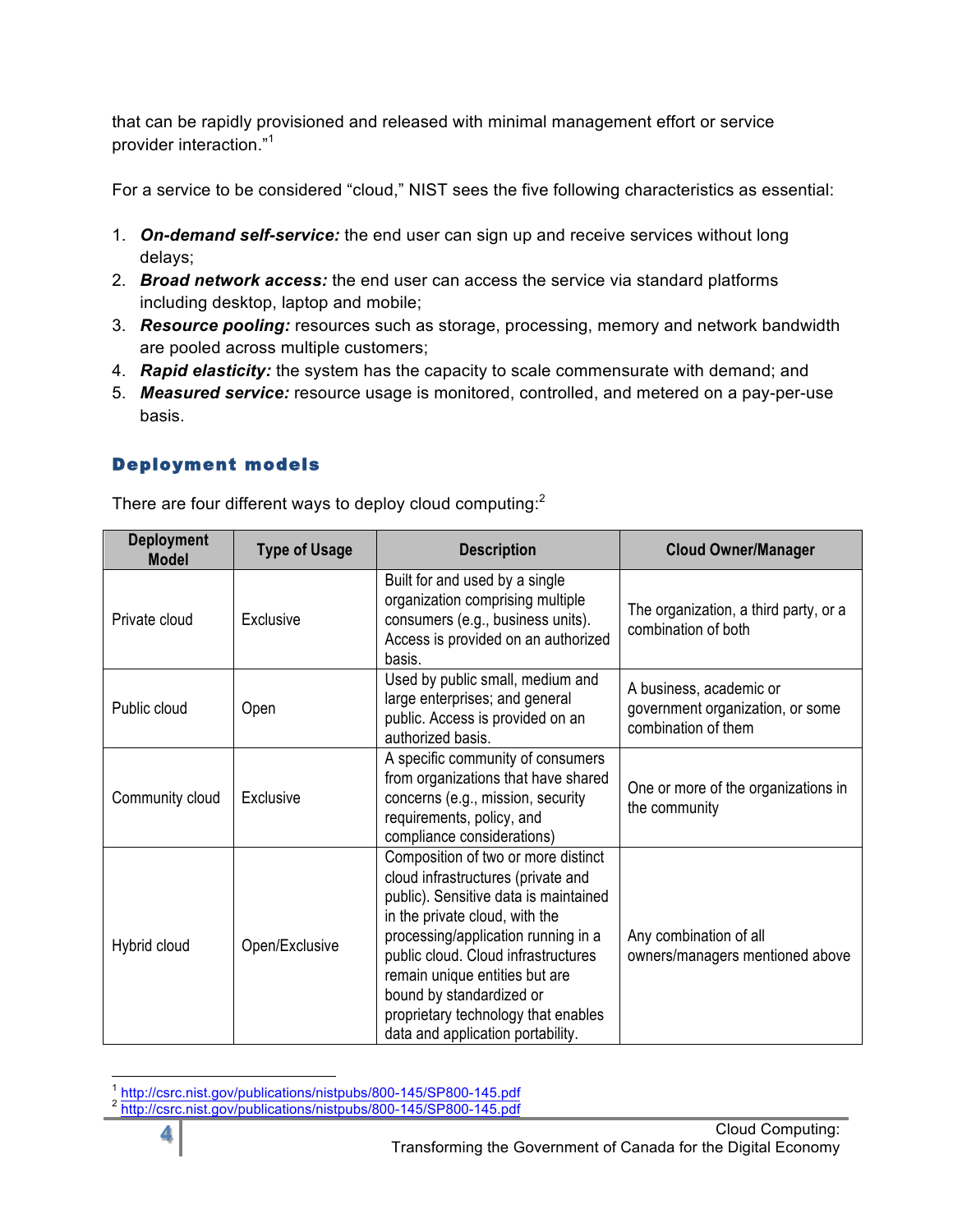It is expected that the Government of Canada will adopt a hybrid model for cloud, which would entail a combination of legacy solutions, private cloud, and public cloud services.

A hybrid approach will provide government organizations with the ability to benefit from their own investments in cloud as well as already-established public cloud and rapidly evolving cloud services.

#### Cloud computing industry trends

To understand cloud's growing significance, consider the following statistics:

- Industry analyst firm International Data Corporation (IDC) predicts that the global cloud market will hit \$118 billion in 2015 and crest at \$200 billion by 2018. $3$
- Technology Business Review estimates that the private cloud market will grow by 35% this year, the public cloud will grow by 25%, and hybrid cloud will experience a 50% growth rate.<sup>4</sup>
- IDC forecasts that public cloud services spending will reach \$127 billion in 2018, driven by factors including adoption of "Cloud First" strategies by IT vendors expanding their offerings and IT buyers implementing new solutions.<sup>5</sup>

Indeed, organizations in every sector are looking to capitalize on opportunities for revenue growth, cost effectiveness/efficiency, service enhancements and competitive advantage. To do this, they must speed up innovation, enhance agility and improve financial management through the use of technology—but not the same way it has been done over the last several decades.

According to Tiffani Bova, VP of Gartner Research, cloud computing has become the platform for the next transition, but "cloud is not the end state—it is where you should begin."<sup>6</sup>

Governments worldwide are clearly joining the movement toward adopting cloud computing practices and services in order to benefit from the economics, efficiencies and interoperability that cloud can enable. For example:

The United States' Federal Cloud Computing Strategy<sup>7</sup> states that "By leveraging shared infrastructure and economics of scale, cloud computing presents a compelling model for Federal leadership. Organizations will be able to measure and pay for only the IT resources they consume, increase or decrease their usage to match requirements and budget constraints, and leverage the shared underlying capacity of IT resources via a network.

 $\frac{3}{4}$  http://www.computerworld.com/article/2860980/hybrid-cloud-adoption-set-for-a-big-boost-in-2015.html  $\frac{4}{1}$  http://www.techradar.com/us/news/internet/cloud-services/cloud-trends-for-2015-hybrid-cloud-set-to-be

<sup>&</sup>lt;sup>5</sup> http://www.idc.com/getdoc.jsp?containerId=prUS25219014<br><sup>6</sup> http://www.computerdealernews.com/?s=10+recommendations+for+cloud+partners<br><sup>7</sup> https://www.whitehouse.gov/sites/default/files/omb/assets/egov\_docs/federal-clou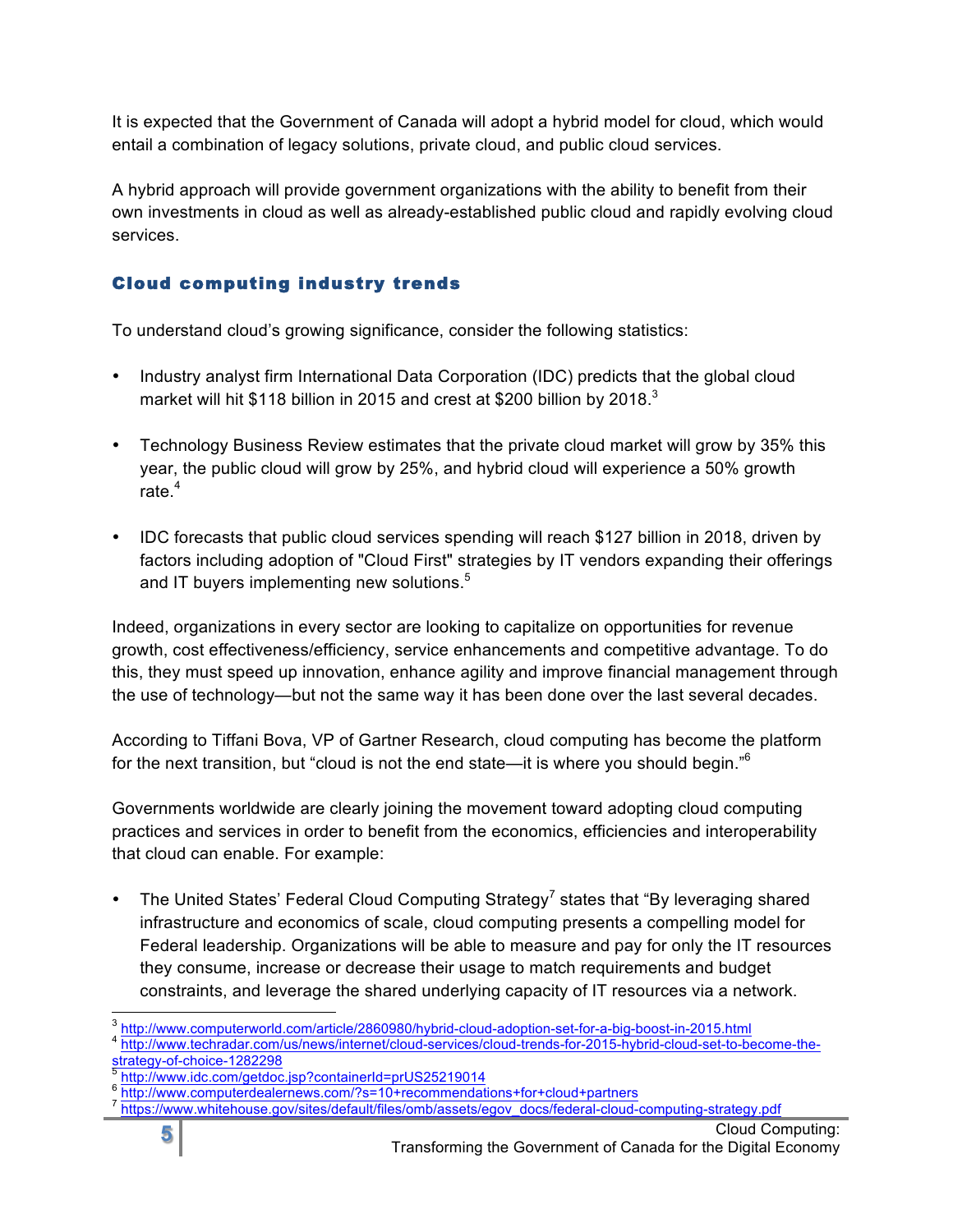Resources needed to support mission critical capabilities can be provisioned more rapidly and with minimal overhead and routine provider interaction."

• Provided data is adequately protected and cloud delivers value for money, the Australian government now requires agencies to adopt cloud services (also known as "Cloud First") for new ICT services and when replacing any existing ICT services. $8$ 

#### Key drivers

As we see worldwide organizational movement toward cloud computing, the Government of Canada should also be recognized for making significant strides in this direction:

- Blueprint 2020,<sup>9</sup> the government's own vision for creating a world-class public service equipped to serve Canada and Canadians now and into the future, has identified an urgent need to focus on innovative practices and networking, processes and empowerment, people management and technology—all seen as critical to help communication, collaboration, information sharing and service delivery. Blueprint 2020 advocates the strategic adoption and use of cloud computing.
- The new Central Innovation Hub,<sup>10</sup> promised in June 2013's Blueprint 2020 roadmap to modernize Canada's public service, encourages innovation among Canada's bureaucrats, and aligns to the 2020 vision, further demonstrating that governments are moving to more innovative approaches of doing business.
- In a 2014 speech to the Cloud Factory Conference, Treasury Board President Tony Clement recognized cloud computing as a way for federal government to maximize its IT investments, and invited input from industry experts on how to adopt and use cloud computing to achieve those savings.<sup>11</sup> Dave Adamson, Deputy CIO and Chief Information Officer for the Treasury Board Secretariat (TBS), was also present and reaching out to industry members for their expertise.

 $^8$  http://www.finance.gov.au/sites/default/files/australian-government-cloud-computing-policy-3.pdf<br>  $^{9}$  http://www.clerk.gc.ca/eng/feature.asp?pageId=350<br>  $^{10}$  http://ottawacitizen.com/business/local-business/gover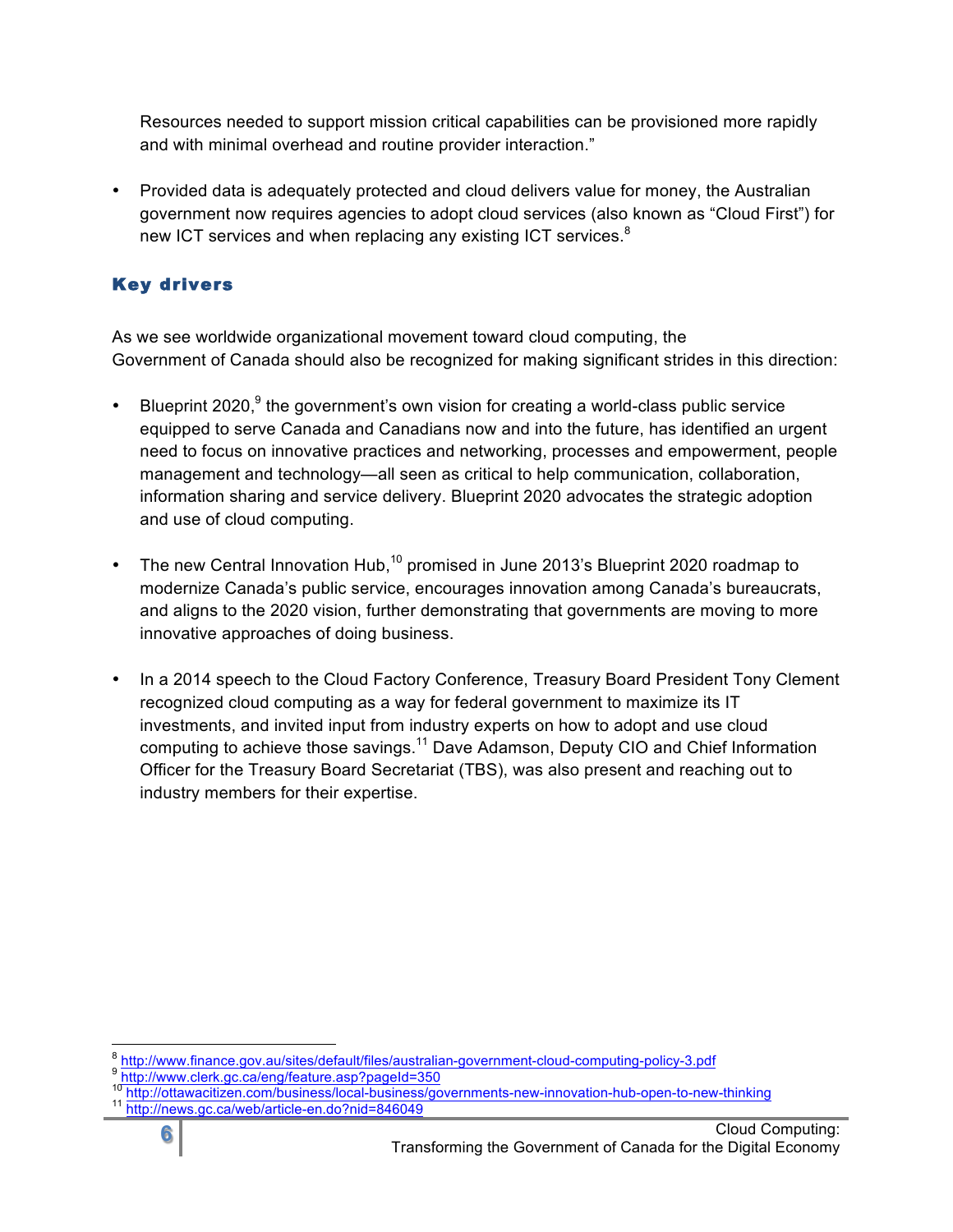• As two outcomes of the above-mentioned conference: TBS later held a one-day Industry Engagement Event<sup>12</sup> with more than 80 cloud service providers (CSPs) in attendance; and issued an RF $1^{13}$  in December 2014—serving as the catalyst for ITAC's members to provide an industry voice (outside of their own individual responses to the RFI) on how government should consume cloud services.

#### **Benefits**

The benefits realized by governments that adopt a cloud environment are numerous, including but not limited to:

- **Improved business engagement** across the organization by aligning IT to program and business objectives;
- **Cultural shift to higher value work** because there is no need to oversee procurement of IT commodities, or provision underlying infrastructure and systems; therefore, this evolves the role of IT as a "value creator" (i.e., from "IT delivery" to "service delivery");
- **Support sustainability measures** by more efficiently aligning resource capacity with actual demand and consumption, minimizing government waste by reducing excess computing capacity and power consumption;
- **Enhanced end-to-end service delivery** by making information more easily accessible, allowing for more nimble response times to citizens, businesses and stakeholders;
- **Innovate the public service** by tapping into private-sector innovation in the cloud computing arena, and identifying new opportunities for collaboration;
- **Better enabled to adopt and try new technologies** and services on a limited scale before deploying nationally;
- **Realized cost savings** by paying for only what is consumed (purchased "as-a-service"), thereby ensuring taxpayers' dollars are well spent;
- **Fuel an entrepreneurial culture** both inside and outside government, stimulating the economy and innovation ecosystem; and
- **Enhanced reputation** by promoting open government and fostering public engagement.

<sup>12</sup> https://buyandsell.gc.ca/cds/public/2014/11/26/284436b3876cd7214085e66ba827c9d4/cloud\_industry\_engagement\_event\_nov\_13\_2014\_en.pdf<br>13 https://buyandsell.gc.ca/procurement-data/tender-notice/PW-EEM-033-28881 [20]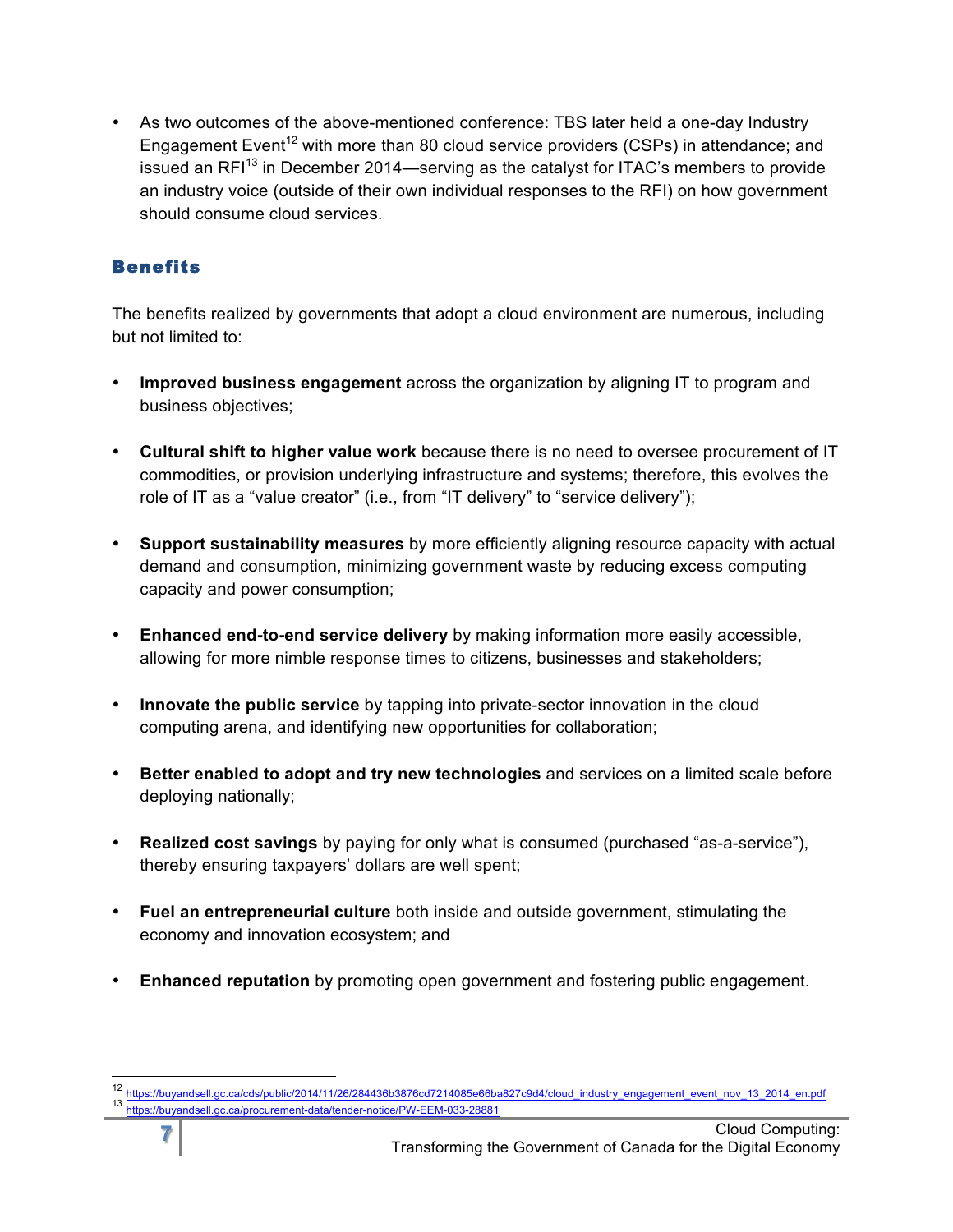# RECOMMENDATIONS

The Enterprise Working Group is wholly supportive of the government's current initiatives toward cloud computing.

The following pages include seven critical building blocks that the Government of Canada should consider when adopting and implementing a cloud-enabled enterprise. Together, these recommended steps will help drive efficiencies and savings, and spur innovation, thereby executing on Blueprint 2020's core objective to improve the lives of Canadians by:

- making smart use of new technologies; and
- achieving the best possible outcomes with efficient, secure, interconnected and nimble processes, structures and systems.

#### 1. Maintain alignment

The Government of Canada already has a significant number of transformation initiatives currently underway—all designed to innovate internal government and external client service delivery.

Given that a cloud strategy has yet to be solidified, it is imperative that the Government of Canada develop and execute all transformation initiatives in a manner that can align with cloud strategies once finalized.

#### 2. Develop a "Cloud First" policy

According to the US General Services Administration, "Cloud First" refers to a mandatory policy that agencies must adopt—with benefits including maximizing capacity utilization, improved IT flexibility and responsiveness, and minimizing cost.<sup>14</sup> The United States has implemented this policy,<sup>15</sup> and similar policies have been adopted in the United Kingdom<sup>16</sup> and Australia.<sup>17</sup>

Unless a better alternative can be found that demonstrates better value for money, the Government of Canada should also establish a Cloud First policy, mandating departments to consider cloud-based services *before* purchasing new or replacing existing ICT services. Otherwise, departments and agencies will likely default to the status quo, possibly impeding large-scale IT modernization projects underway.

It should be noted that while several Western governments have adopted a Cloud First policy, they may vary widely on their approach to data sovereignty and data residency. In a

<sup>&</sup>lt;sup>14</sup> http://www.gsa.gov/portal/content/190333<br><sup>15</sup> http://www.dhs.gov/sites/default/files/publications/digital-strategy/federal-cloud-computing-strategy.pdf<br><sup>16</sup> https://www.gov.uk/government/uploads/syst<u>em/uploads/attach</u>

strategy\_0.pdf

<sup>&</sup>lt;sup>17</sup> http://www.finance.gov.au/sites/default/files/australian-government-cloud-computing-policy-3.pdf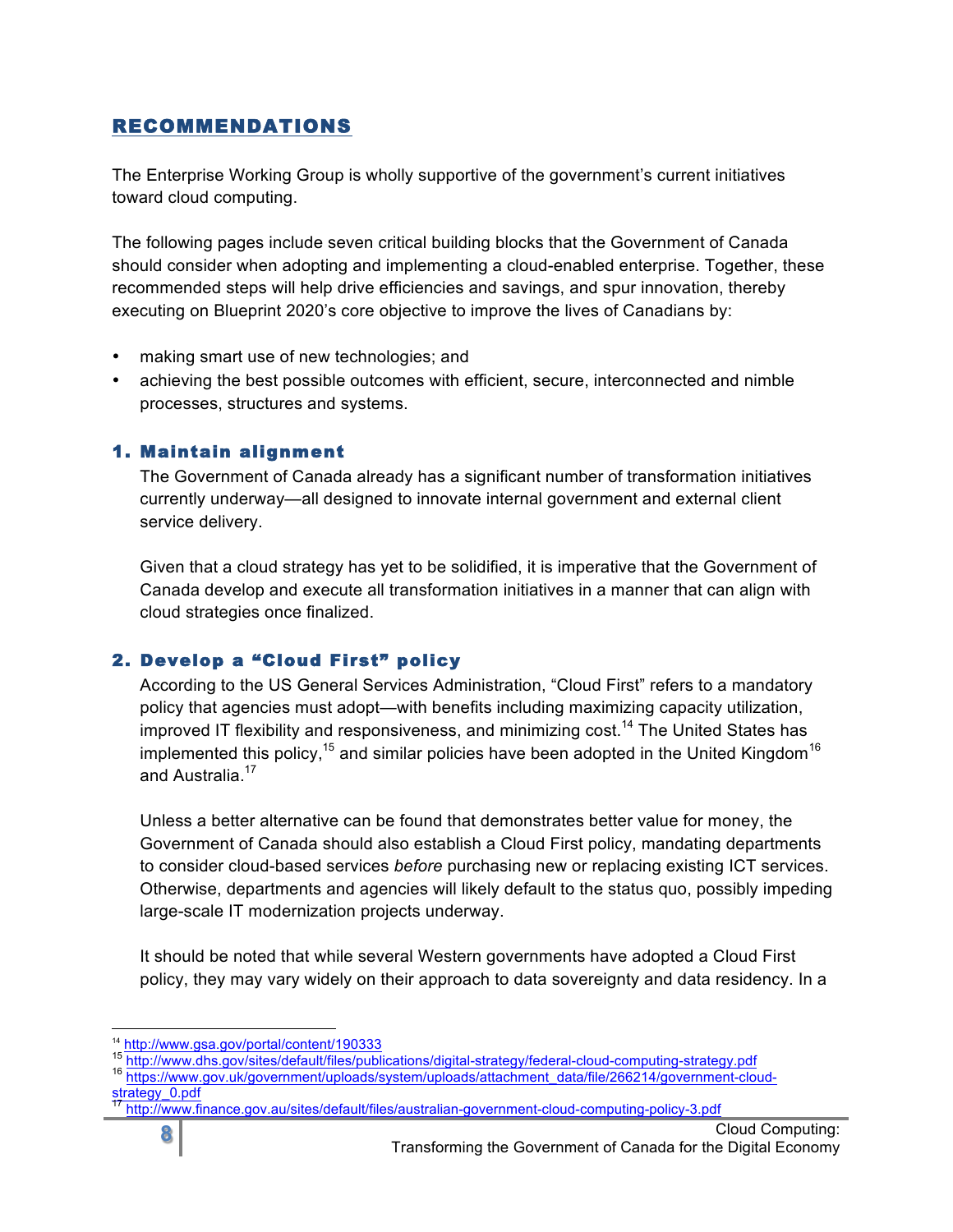world where data breaches are a common occurrence, the Government of Canada must, on behalf of Canadians, ensure it addresses these issues as it adopts cloud computing.

#### 3. Determine how to balance public cloud with private cloud

As government cloud policies evolve worldwide, they all appear to share the same challenge: striking the right balance between public and private cloud today, and anticipating the level of balance required in the future.

Building large-scale private clouds can be cumbersome, bearing many hidden security, lifecycle management and additional maintenance costs.<sup>18</sup> Ultimately, the Hybrid Cloud model—one that encompasses both private and public cloud—can be the best and most cost-efficient option for government entities requiring the security of private clouds, but also the flexibility of public clouds.

At first glance, many governments believe all data they host is classified, thereby requiring a private cloud. In fact, much of the information that the Government of Canada has traditionally believed to be protected within the perimeter of its own networks can be shifted to the public cloud.

Through a data classification process in which data will be identified for cloud consumption or not, the Government of Canada can evaluate where and when public cloud services can be used, and where and when it is best to leverage a private cloud or hybrid cloud strategy.

As an example, in April 2014 the UK government reduced its data classifications from six to just three, with the intent of simplifying the protection of information and better suiting modern work practices (such as cloud computing).<sup>19</sup>

Assuming the Government of Canada adopts a hybrid cloud model, it will be critical to make this cloud approach known to internal decision makers and external suppliers—ensuring all parties are clear on which path they must follow.

According to IDC, over time, strong customer-partner relationships will open the door to innovative solutions, designed and balanced specifically for industries like government.<sup>20</sup>

# 4. Create a "Public Cloud First" posture for application

#### rationalization

Unless data classification requirements dictate the need for a private, controlled data centre environment and/or the cost is less expensive, ITAC EWG encourages the Government of Canada to consider "Public Cloud First" strategy above all others (i.e., before private). This

<sup>&</sup>lt;sup>18</sup> http://www.computerweekly.com/opinion/The-hidden-costs-of-a-private-cloud<br>
19 https://www.gov.uk/government/uploads/system/uploads/attachment\_data/file/251480/Government-Security-<br>
Classifications-April-2014.pdf<br>
<sup>20</sup>

http://www.channelnomics.com/channelnomics-us/news/2419075/idc-industry-specific-solutions-to-drive-publiccloud-computing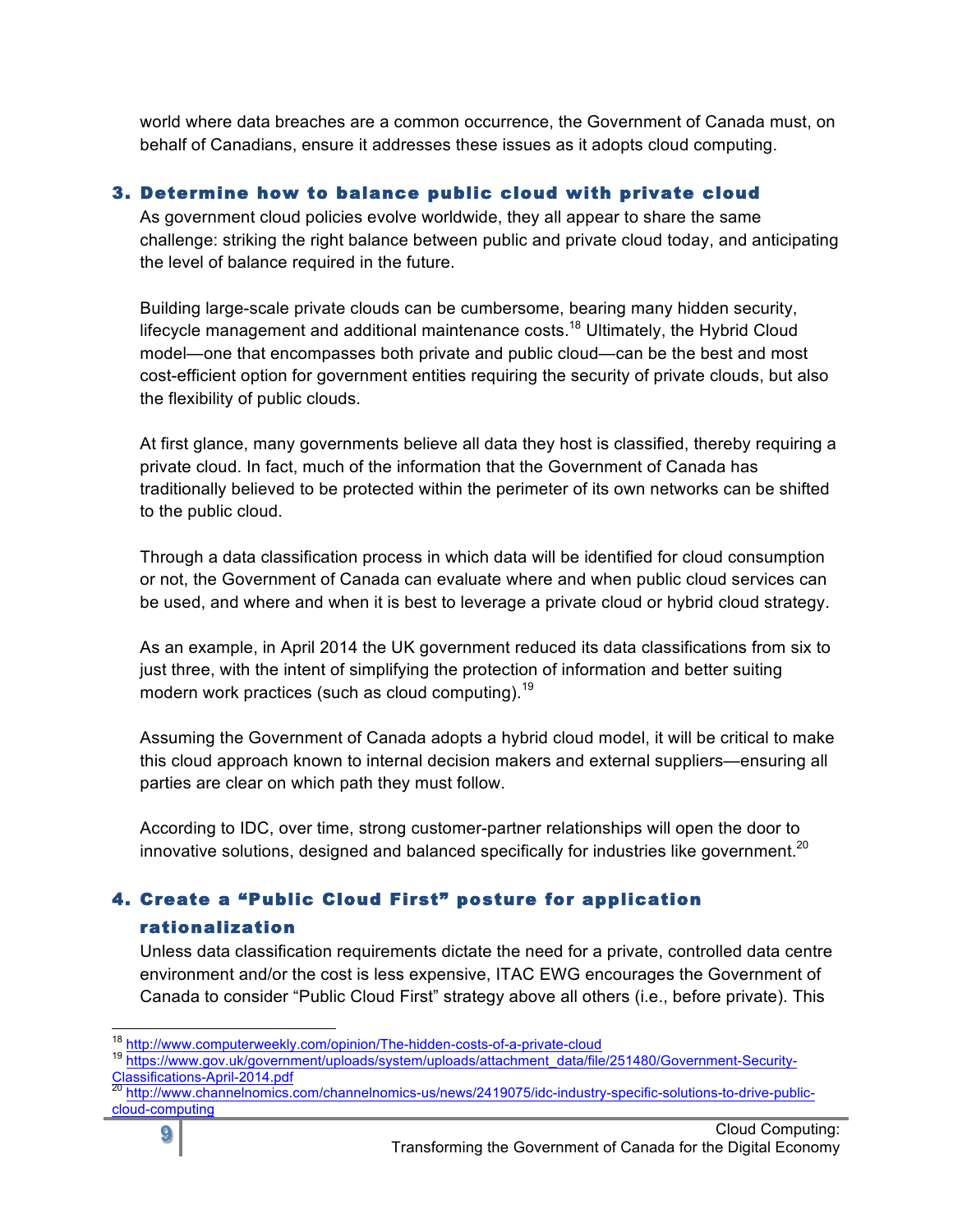is also under the assumption that the cloud service provider (CSP) can meet Protected-B level (moderate) security requirements using a public cloud.

This follows cloud computing strategies akin to that of the  $US^{21}$  and UK<sup>22</sup> governments.

Granted, some services will require delivery using private cloud, including the network infrastructure necessary for citizens to access these services. Government should therefore select service providers who have the ability to establish baselines and measure user experience.

# 5. Leverage existing security controls and accreditations

Security and accreditation of cloud service providers (CSPs) reflects the massive growth of cloud adoption in major enterprises and global government—and offer organizations worldwide guidance for evaluating vendors' respective abilities to manage different types of data.

Globally supported security standards such as ISO/IEC 27001 (Information Security Management)<sup>23</sup> and NIST 800-53 (Security and Privacy Controls for Federal Information Systems and Organizations) $^{24}$  are excellent starting points for evaluating cloud vendors and others as appropriate over time.

Instead of building its own, the Government of Canada may also wish to leverage existing approaches used by similar governments. The US Federal Risk and Authorization Management Program (also known as FedRAMP)<sup>25</sup> is one government-wide program that provides a standardized approach to security assessment, authorization, and continuous monitoring for cloud products and services. The Government of Canada may wish to develop a FedRAMP-like approach to accreditation, thereby ensuring all cloud suppliers are openly aware of Canadian government requirements.<sup>26</sup>

# 6. Build a cloud-enabled enterprise

Based on the experiences of the ITAC EWG and according to research data from leading industry analysts on IT trends, a "cloud-enabled enterprise" is the clear way forward. It can unify cloud services across multiple suppliers and delivery channels, and in the long term support as-needed acquisition requirements.

However, taking an ad-hoc approach to cloud adoption would result in a disjointed, fragmented service and data environment. As such, a structured approach to acquisition and consumption is absolutely critical—ensuring cloud adoption is not slowed down by

 $\begin{array}{l} \text{21} \text{$ providers and limiting innovation. Therefore, FedRAMP should only be referred to as a starting point.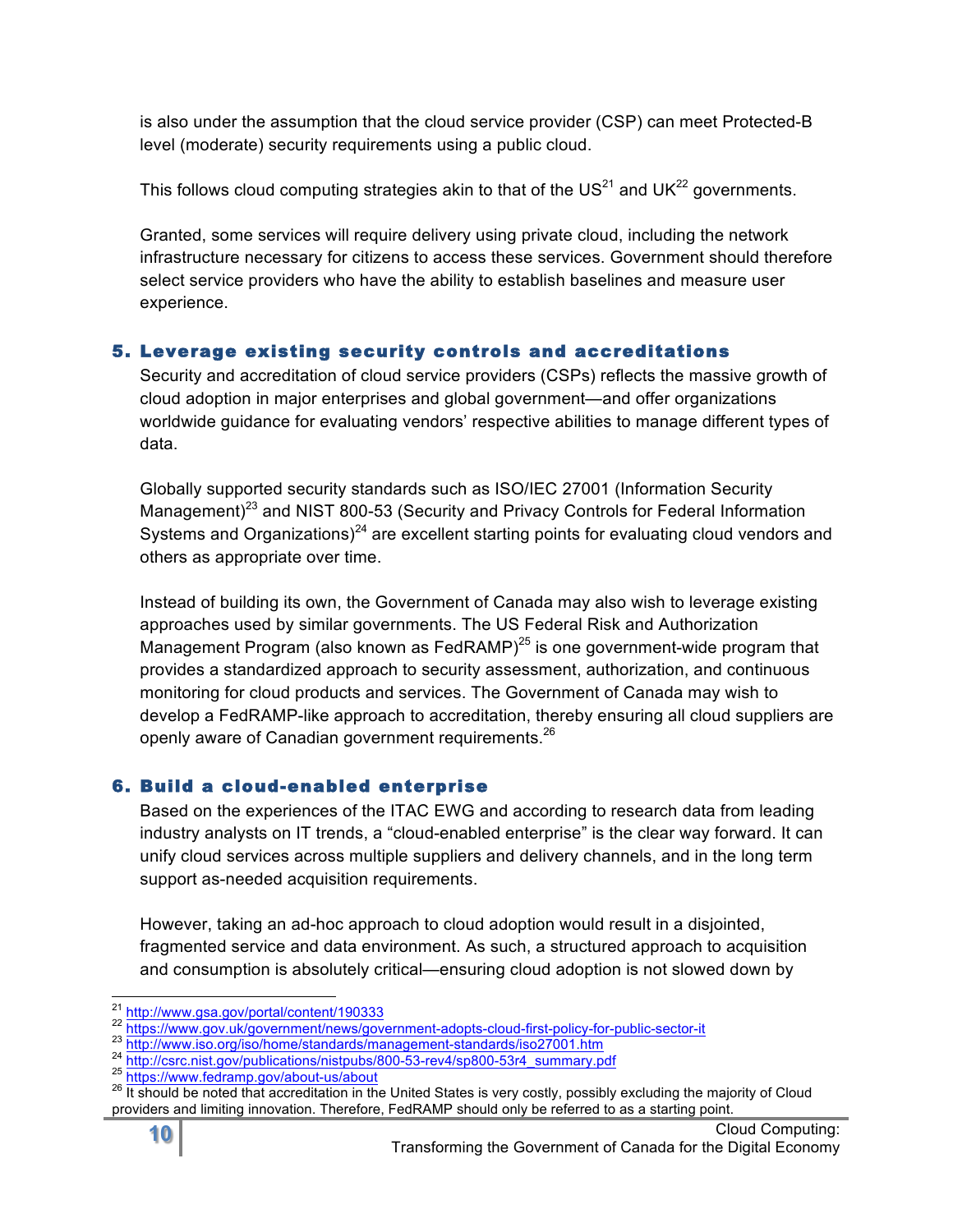issues including integration complexities, disparate procurement processes and security concerns.

A coordinated facilitator approach can be achieved by creating a business unit or "marketplace" within the Government of Canada, which acts as an intermediary between cloud service providers (CSPs) and IT service consumers (partners, departments/agencies) adopting cloud services—ensuring commonalities and security across all government. Similar central agencies include the United States' Cloud Computing Services (CCS) Program Management Office<sup>27</sup> and the UK government's Digital Marketplace.<sup>28</sup>

The marketplace would efficiently manage risk while simultaneously maximizing value, and include characteristics such as:

- Bringing together buyers and sellers in an "App Store" environment with business- and industry-specific cloud offerings;
- Providing a comprehensive "marketplace" that encompasses the range of IT services and capabilities available to business owners including non-cloud, legacy, internal, and inter-agency solution capabilities;
- Providing a mechanism that provides a choice of Infrastructure-as-a-Service (IaaS), Platform-as-a-Service (PaaS), and Software-as-a-Service (SaaS) offerings and solutions that leverage industry standards; $^{29}$
- Facilitating valuable competition among suppliers—allowing small and medium enterprises (SMEs/SMBs) to compete with larger vendors and create innovative solutions that are easy to use, install and deploy;
- Accelerating acquisition, provisioning, and availability of the newest technologies; and
- Finding new capabilities that coincide with expected future needs.

With a structured approach to cloud, effective governance and a well-developed change management model, all end users—whether internal government employees, citizens or public/private sector partners—can enjoy a seamless service experience.

## 7. Enable transformation

Transforming the Government of Canada into a cloud-enabled enterprise requires a complete understanding of key challenges, a well-defined strategy, and a roadmap to execute upon. Important consideration factors include the following:

<sup>&</sup>lt;sup>27</sup> http://www.gsa.gov/portal/content/190333<br><sup>28</sup> https://digitalmarketplace.blog.gov.uk<br><sup>29</sup> For definitions of IaaS, PaaS and SaaS, see pages 2-3 of <u>http://csrc.nist.gov/publications/nistpubs/800-145/SP800-</u> 145.pdf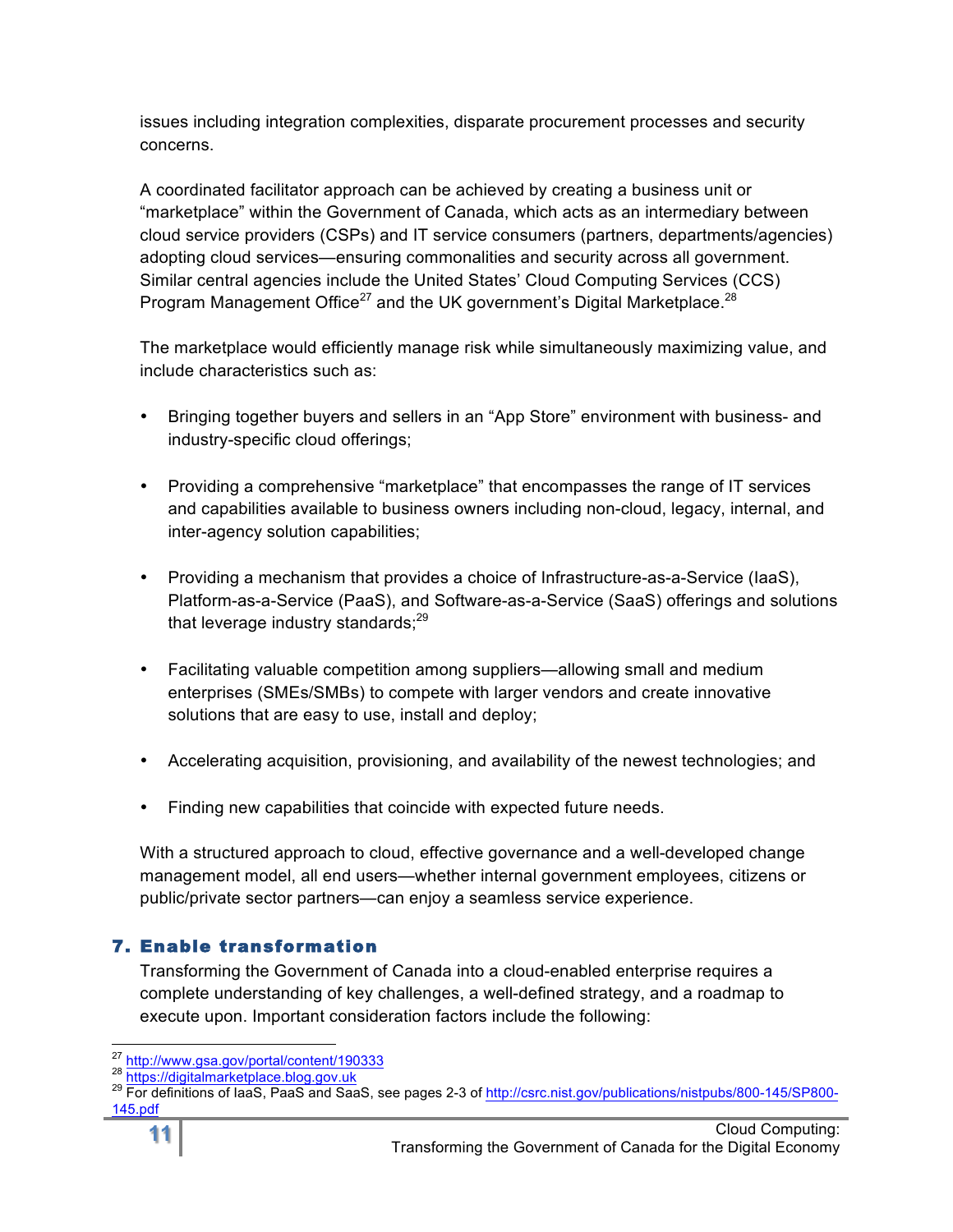- Changes need to be made to business, operational and IT delivery models and processes, governing IT and security policies and procurement processes. Additionally, government must look at its organizational change management model, to address potential issues regarding control and resistance to cloud adoption.
- The Government will need to adapt and reinvent its approach to service delivery, and transition from a traditional IT service provider. Implementing a cloud environment is about innovation—and therefore, cloud computing allows IT organizations within government to "gain a seat at the table" and drive new business initiatives. Rather than concentrate predominantly on operational initiatives, IT should focus on building an implementation strategy that optimizes the delivery of services through the most efficient and valuable delivery model. This requires very innovative partnering arrangements between government and industry and the use of cloud-based solutions to bring citizens together and drive what has been referred to as innovative collaborative entrepreneurship. We have only begun to scratch the surface related to cloud-based solutions and gain insight to the true program cost savings that cloud-enabled technologies can provide.
- Based on the collective experience of the EWG, it is suggested that the strategy and roadmap be implemented through a series of transformation projects that can be adapted to align with the Government of Canada's cloud direction and evolving and emerging cloud solutions and services. The roadmap should identify a series of achievable and manageable technical and organizational transformation projects, all providing their own ROI yet contributing towards the end-state.

In essence, a strategy must be in place that allows government to seamlessly migrate to cloud. This requires putting a flexible decision-making framework in place (like the one below), which can be built upon for years to come:

#### **Select**

• Identify which IT services to move, and when, based on cloud readiness, security, market availability and technology lifecycle

#### **Provision**

- Aggregate demand, ensure interoperability and integration with IT portfolio
- Contract effectively to ensure needs are met
- Realize value by repurposing or decommissioning legacy assets and redeploying freed resources